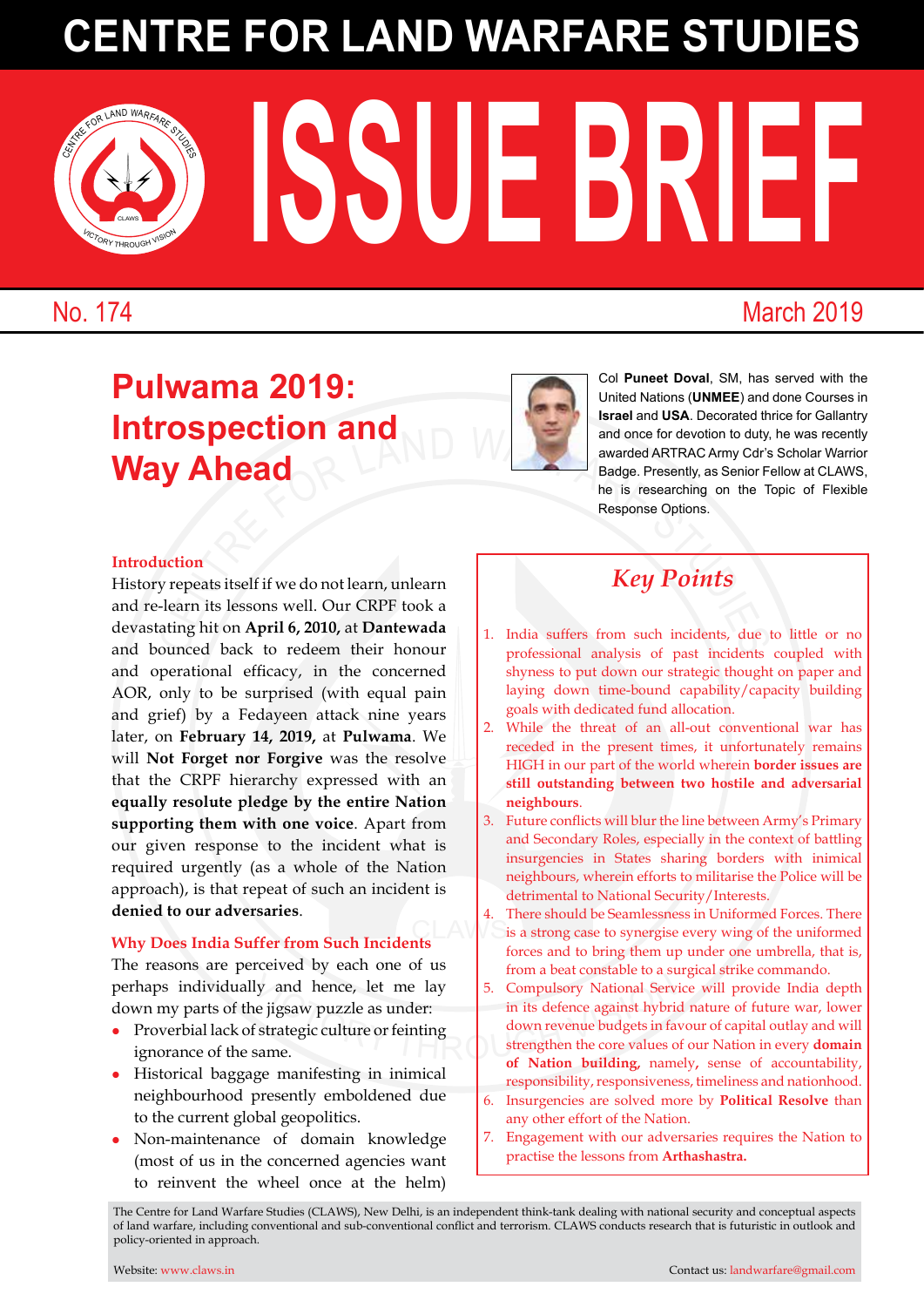### **Pulwama 2019 ...**

manifesting in little or no professional analysis of the same, leading to chinks in our armour.

- Shyness to put down our strategic thought on paper and laying down **time bound capability / capacity building goals** and **dedicated fund allocation**  towards the same, in black and white (manifesting out of the lack of sense of accountability and responsibility towards the nation by the colonial masters unconsciously adopted by our administrative structures which largely remained unchanged postindependence).
- Lack of optimal level of synergy between various Security Agencies. A state relatively better than them fighting turf wars.
- <sup>l</sup> Our spiritual threshold, as a nation, **enables us to absorb body bags**, as a matter of Karma without a sense of revenge or retribution.

#### **Conflicts of Future**

While the threat of an all-out conventional war has receded in the present times, the chances of it erupting are unfortunately HIGH in our part of the world wherein, **border issues are still outstanding between two hostile and adversarial neighbours**. Coupled with that, the very nature of humans, namely, competitiveness and individual sense of **survival, perception** and **justice** will ensure that the **world is plagued by warfare** in its evolving forms like un-conventional, sub-conventional, hybrid, cyber, asymmetric, trade, etc., with proportional chances of escalation into the conventional domain, **without much warning or preparation time**.

**concept of the relevance or not of a conventional war, and**  $\mathbf{C}$  **is the hackdron of a continuing sub-conventional continuing** Many schools of thought have taken roots around the **in the backdrop of a continuing sub-conventional/ proxy war** being faced by India:

- Find that the chance in to the barracks (as if it came<br>of the chances of quick<br>and prepare for conventional<br>of the chances of quick<br>issue to become a r<br>to  $\infty$  to  $\infty$  to war (much **Army's Primary Role.** Some authors advocate that the Army **must go back to barracks** (as if it came out of its own choice), and prepare for conventional capabilities to defeat our western rogue neighbour in the conventional realm, and leave the **curse of insurgency** and **terrorism** to **Police forces**. This may not be a prudent course of action, **especially in the states sharing borders with inimical powers**:
	- <sup>m</sup> It will lead to **militarisation of the Police force** which has a very different role, charter and functional ethos **across most nations in our World**. No wonder one of the biggest worries of President Obama was military grade weapons

being issued to Police. Also, there are high chances of Police force getting **sabotaged** in insurgency effected areas manifesting from them being **locals**  (their families being at risk), as also, possible **identification** with the anti-national narrative being propagated from within and outside.

- Centre in a present times, the chances of it erupting<br>
term and such that the precise is to the chances. A state relatively better than them<br>
the State of National evel dreams<br>
and threshold, as a nation, **enables us to**<br>  $\circ$  Militarisation of Police (a State subject), may have undesirable consequences especially for India in context of its **fractured Centre-State relations and** increasing **pressure of state-oriented politics**. No country would like to witness a **state level maverick politician** (especially of a State sharing borders with hostile neighbours), realising his/ her State or National level dreams with bullets instead of ballots.
	- o Police structuring and rationale especially in India is rooted in the **aftermath of the first fight for our freedom in 1857** and thus it needs a serious introspection and self-evolution, to **reorient itself to policing functions of Independent India**.
	- o Policing ethos and functioning does not warrant involvement of IPS cadre for its day-to-day running. Not one of them were causality either in Dantewada or Pulwama. Their laws may not be as stringent as the Mil Laws and hence, **revolt by lower cadre of Police** (without timely check and guidance by presence of IPS Officer Cadre) has much higher probability than any other uniformed services. **India has witnessed such revolts in its history** with the Army being called once out of control of the IPS hierarchy, namely, 1973 Provincial Armed Constabulary Revolt in UP or Kashmir Police Revolt of April 1993.

#### <sup>l</sup> **Seamlessness in Uniformed Forces**

**o** The fact that there are **blurring lines between War and Peace in today's world**, coupled with the chances of quick transition of a local level issue to become a rally point for the nation to go to war (much like Israel), there thus is a strong case to **synergise every wing of the uniformed forces and to bring them up under one umbrella.** And the only **organisation at the national level that can absorb such an exercise is the Armed Forces, particularly the Army.** The Unified Comd HQ is perhaps an archaic answer to modern day insurgency/terrorism (powered by cyber platforms) and it needs to be dealt with **one force from the beat constable to surgical**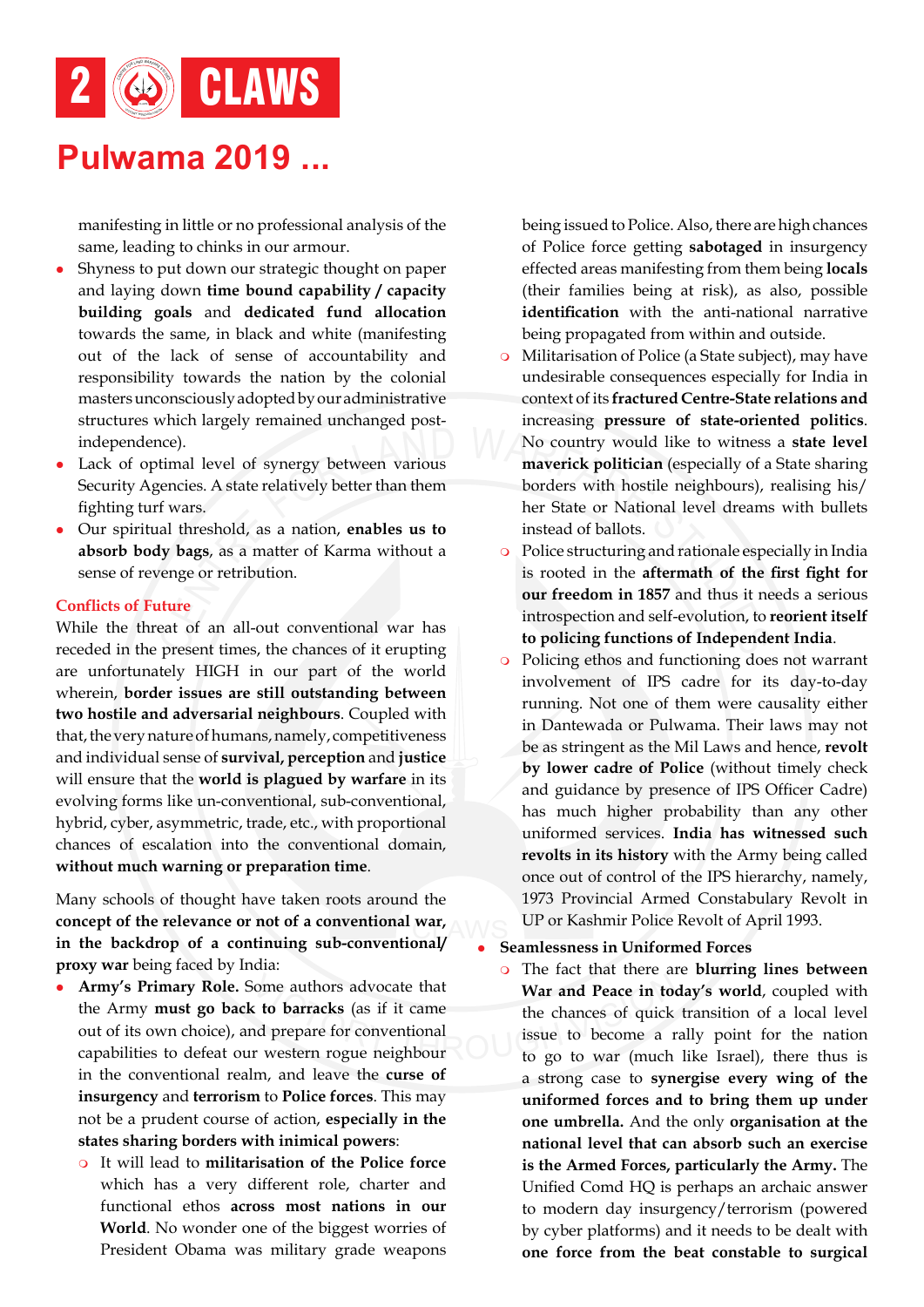

**strike commando**, if we want to build capabilities to prevent even the lone wolf attacks.

<sup>m</sup> Even if a country is not facing any internal disturbances, it will always have a competitor/ threat to its interests in our world. And countries will increasingly be dealing with adversaries in hybrid domain in future, with a risk of escalation into conventional realm. Hence, the need of complete integration of uniformed forces to measure up to the spectrum of threats facing a nation.

#### **• Compulsory National Service**

- **EXECUTE AT ALL THE CONDUCTER SET ASSEM SCHONGE AND PROBATION SERVICE SUBARDIZERT SURFARE STATES SO THE SERVICE STATES SURFARE STATES SURFARE STATES SURFARE STATES SURFARE STATES SURFARE STATES (So the strategy of the stud** o The points discussed above may appear to be a utopian idea to be practised in an idealistic society. While ibid ideas may not be put into practice due to every other consideration but their merit, yet the need of a **security conscious society networked and interwoven with its beat constable, as also, the surgical strike commando cannot be overemphasized**. So the next best means to build Ethos and inculcate a sense of Security and Discipline in our Society is **Compulsory National Service**. From the US to Israel and Singapore this concept has served these nations well. And to assuage the valid apprehensions of a few, let me quote the famous Israeli belief that "**National Service Does Not Militarise the Society but Socialises the Military.**"
- victory and the save the setting in the Sak A<br>al service and thus **save the** former are nothing more<br>**re resources** for capability larger picture. The aim **more funds for modernisation.** As also, to **the modernization**  $\mathbf{P}$ o A well-trained reservist manpower will allow us to **reduce the Standing Armed Forces** with corresponding benefits with respect to the **Revenue** and **Capital Budget heads enabling**  provide **ready and trained manpower for other uniformed services** which may at best require a **reorientation cadre** instead of a fresh recruitment exercise for individual service and thus **save the exchequer some more resources** for capability enhancement of respective services. It will also instil the aspect of **common ethos and training values** amidst the uniformed services, as highlighted earlier.

#### **Way Ahead**

Our leadership at every level need to take certain obvious but tough decisions and in a time-bound manner:

**• Make a Resolve.** Insurgencies are solved not with better militaries or police-oriented intelligence-based operations (**these capabilities at best can contain it**),

but by **Resolve at every level of governance starting with the Political one**. Sri Lanka being the latest example. Only then will India be able to resolve its internal disturbances and make every buck count towards the growth and prosperity of our Nation.

- <sup>m</sup> **Engaging Pak on Two Diverse Themes.** To run parallel in time domain as under:
	- <sup>m</sup> **People-to-People Connect and Anguish.** The present **sense of agitation notwithstanding**, as a long-term policy framework enabling reconciliation especially between families of those affected by partition, aimed purely to reduce and mitigate the baggage of history. Generations of people in both the countries must let bygones be bygones and move forward towards their individual and collective growth and prosperity.
	- **o** Diplomatic and Economic Onslaught. To ensure that Pak walks the path of reconciliation, all attempts to **isolate them** must be undertaken by utilising our **diplomatic, environmental, water (Indus Water treaty)** and **trade leverages** (utilise our good offices with the US, IMF, Saudi Arabia and UAE in order to deny Pak economic bailouts).
- **Mandalas Around Pakistan.** Even if our troop deployment in Afghanistan is not considered in the current environment, enhanced **security** and **strategic partnership** with **Iran** and **Afghanistan**  must remain our foreign policy goals to ensure a **security squeeze along Pakistan's Western Borders**.
- <sup>l</sup> **Operations Across LOC—Target Pak Army Exclusively.** All our **proverbial actions across the LOC**, with plausible deniability, must target the Pak Army personnel and their bases **as a priority over** terrorist bases and infrastructure. Because no amount of casualties inflicted to the terrorists will actually hurt the Pak Army/establishment, as the former are nothing more than cannon fodder in the larger picture. The aim must be to make both the **Western** and **Eastern border for the Pak Army as hard field locations with regular counting of body bags as an assured feature**.
- **Operations within own Area.** While we retain the Iron Hand and Velvet Glove approach and continue to fight the terrorists with the same potency of weapon systems that they use against us instead of our entire inventory (and suitably highlight this aspect in all forms), there may be case in point to employ high-precision area weapons like Anti